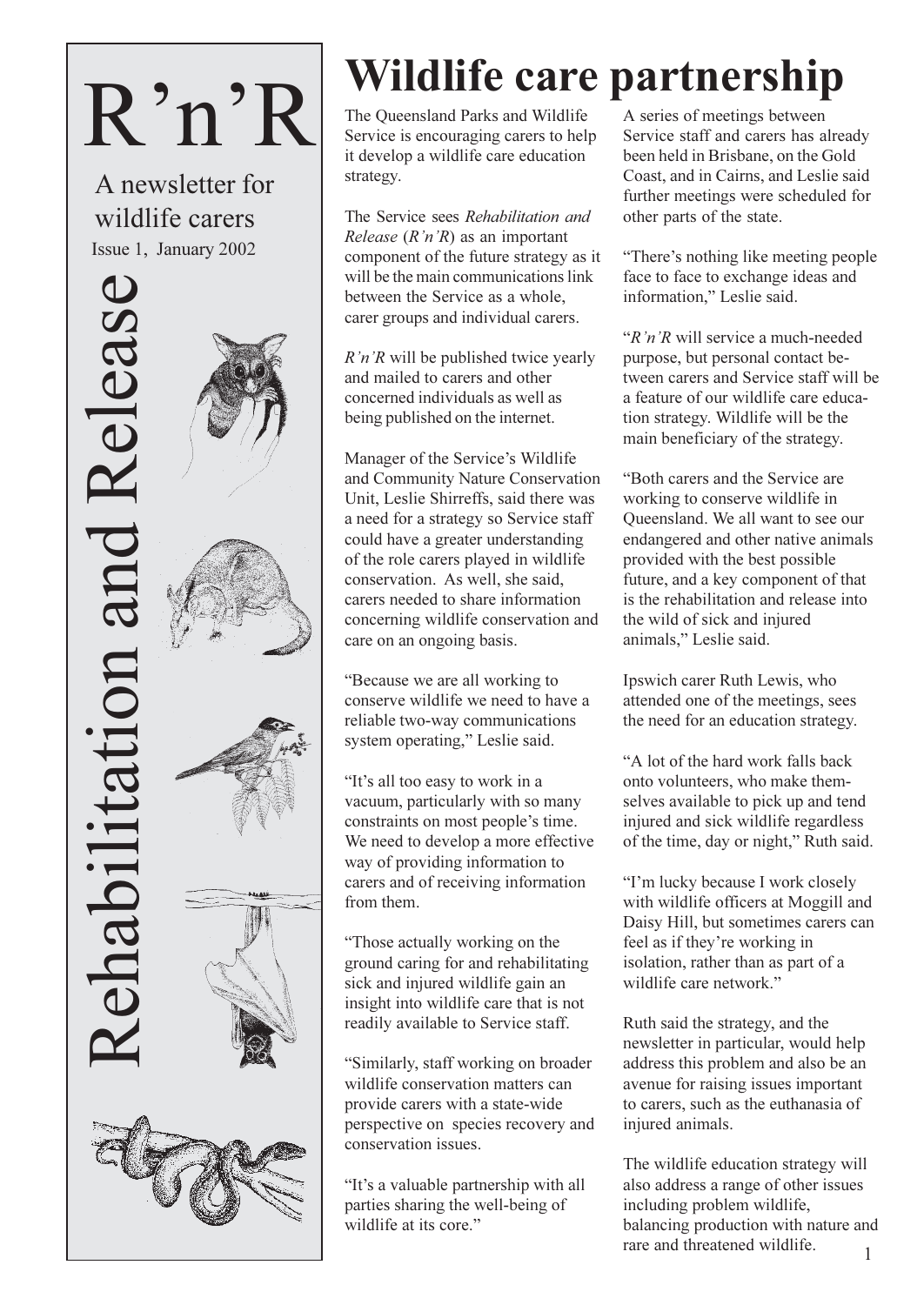# **Editorial**

Welcome to the first edition of Rehabilitation and Release. This newsletter will be produced twice yearly and I look forward to your comments on this first edition and your input into those that will follow.

As its title suggests, this newsletter is all about providing information on the rehabilitation and release of native animals

With Queensland's 28 care groups boasting a combined membership of more than 1200, and individual wildlife carers numbering around 600, it is clear that most sick, injured and orphaned native animals are rehabilitated in private homes and back yards.

The magnitude of this commitment becomes clear when you consider that there are presently 8825 native animals in care.

When I consider the huge number of animals nursed back to health by carers each year, I begin to appreciate the significant role played by carers in the conservation of our native wildlife And when I consider the individual animals rescued from the wild who are treated, fed, bathed and comforted by carers, I begin to gain a sense of the deep commitment carers bring to their vocation.

Release into the wild is the primary goal of a carer. And as with most things in life, there are a few exceptions. Some animals, for example bridled nailtail wallabies, may be better off placed in a captive breeding program where we can be more assured they will add to the gene pool and increase the population of their species.

The mahogany glider is another example of an animal that, if unable to be released into the wild because of injury, can still find a role in a captive breeding program, such as the one operating at the QPWS David Fleav Wildlife Park on the Gold Coast.

Zoos and other wildlife parks involved in the Queensland Species Management Program can provide a viable future for some injured animals whose species is listed as endangered or threatened. Such an animal can make a valuable contribution to the expansion of their species' gene pool, study of breeding biology and release of offspring as part of a recovery program.

But on the whole, rehabilitation, followed by release, is what we're all working towards. And the carers of Oueensland are doing an outstanding job at just that!

We hope that by sharing information and moving towards post-release monitoring activities, we can together continue to increase the chances of survival for hand-reared fauna returned to the wild.

Leslie Shirreffs Manager, Wildlife and Community Nature Conservation

### Who are we?



We're not seen around that often but as the year moves on we get pretty noisy.

There can be up to four of us keeping both parents really busy.

Normally you'd never find our nest even if you tripped over it. We do prefer the eastern rainforests.

Please send entries to: Debra Hotchkis, Wildlife Ranger, OPWS, PO Box 3454, Burleigh Town LPO, Burleigh Heads, QLD 4220. debra.hotchkis@env.qld.gov.au

All correct entries will go into a draw, the winner will receive a prize from the Naturally Queensland Information Centre. The winner will be announced in the next issue of Rehabilitation and Release.  $\overline{2}$ 

#### **Contents**

| Wildlife care education          |
|----------------------------------|
|                                  |
|                                  |
| Talking on the wild side 3       |
| Wildlife care and rehabilitation |
|                                  |
| Planting for wildlife 5          |
|                                  |
| Carers help endangered           |
|                                  |
|                                  |
| Deb's wildlife diary 11          |
| Carers' corner                   |
| Vaccinations for lyssavirus 12   |

#### **Contributions**

Please forward all correspondence and contributions to Debra Hotchkis, Wildlife Ranger, QPWS, PO Box 3454, Burleigh Town LPO, Burleigh Heads QLD 4220 or e-mail:

debra.hotchkis@env.qld.gov.au

#### **Disclaimer**

The views expressed in this newsletter are not necessarily those of the Minister for Environment, the Environmental Protection Agency or the Oueensland Parks and Wildlife Service.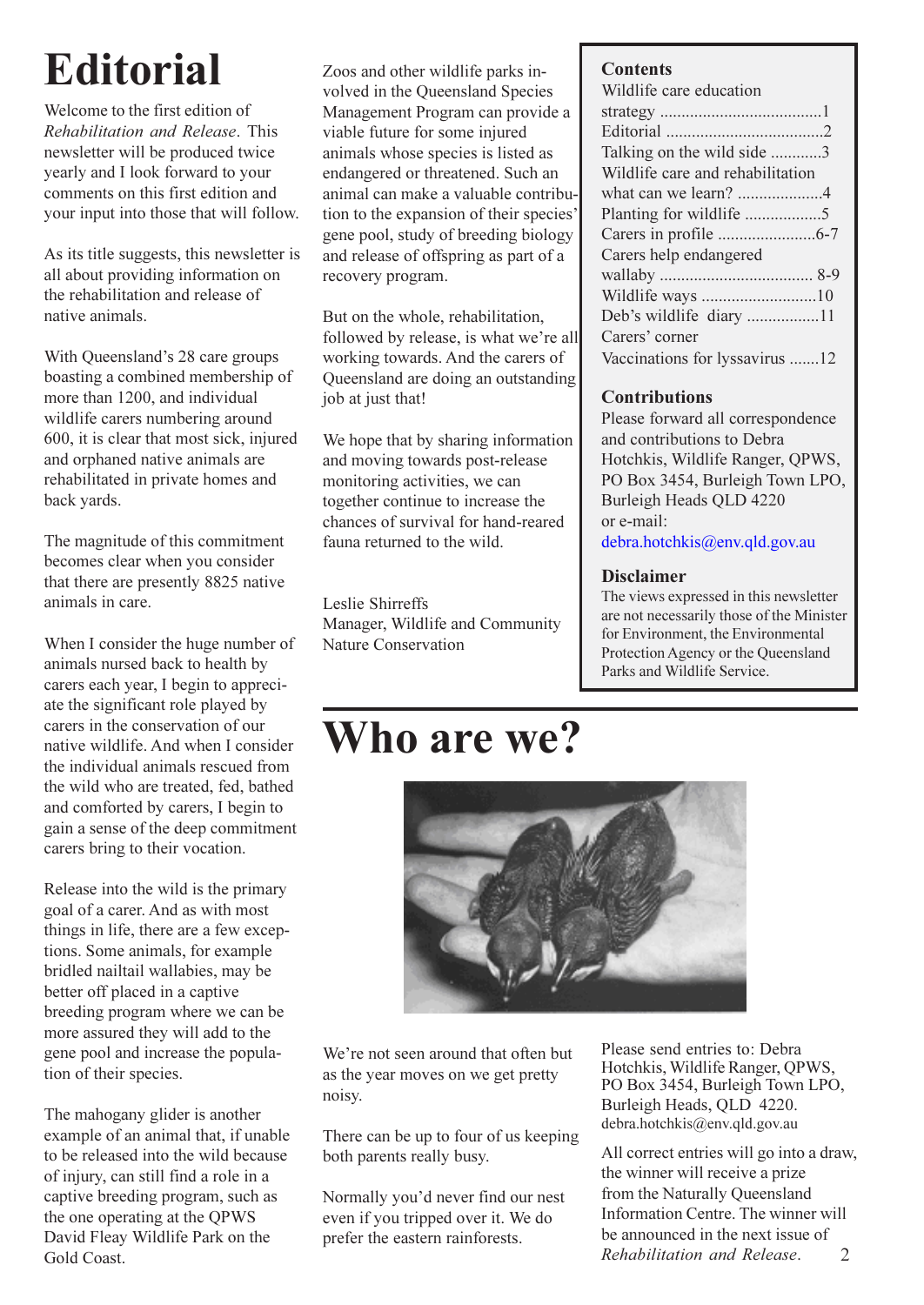# **Talking on the wild side**

#### Rosemary Booth, wildlife veterinarian

Have you ever wanted an answer to a wildlife rehabilitation question and haven't known who to ask?

Well I've been caring professionally for wildlife since 1986 and I've seen and heard a lot, read a lot, travelled a lot, searched the internet for hours. talked to and listened to hundreds of wildlife carers, attended dozens of conferences and workshops, found out a lot the hard way and a few things the easy way and maybe I can help.

#### Please feel free to write to me with your wildlife care and health questions and I will do my best to answer them.

To get the ball rolling, I will tell you an interesting story.

In 1995 I was in Nepal to lecture on wildlife to Government veterinarians in a programme funded by AusAID and the Australian Veterinary Association Conservation Biologists.

While we were there a wild black leopard was rescued from villagers who had trapped and stoned it because it was a threat to their children and livestock. A local ranger drove the unconscious animal to the Kathmandu central zoo. Due to limited resources the zoo management had recently changed its policy on wildlife rehabilitation and refused to take it. The outraged ranger contacted a local radio station for help and a young private vet came to his aid and offered to treat the leopard.

The Prince of Nepal heard about it and instructed the zoo director to take the leopard. The recently appointed zoo veterinarian asked us to help him assess the leopard and transfer it to the zoo if it could be saved.

By now the leopard, which had received fluids and antibiotics, had regained consciousness in a small wooden cage in a one-room clinic in down-town Kathmandu. It was challenging to safely examine and transport the leopard to the zoo. For the next week we gathered sufficient catheters, tubing, I/V fluids, antibiotics and anaesthetics from local hospitals, pharmacies and corner stores.

Unfortunately the leopard's skull had been cracked and infection was not adequately controlled with the antibiotics which were available to us, and she died after more than a week of care. Prior to her death we had discussed her options for the future, and the difficulties of releasing a large territorial carnivore became apparent.

Our issues in this country are, by comparison, much simpler. On the days when wildlife rehabilitation seems frustrating and difficult, spare a thought for wildlife workers in countries where wildlife can be killers, and resources are even more limited than ours.



If you have a question for Rosemary Booth, send it  $\mathfrak{to}$ :

Debra Hotchkis Wildlife Ranger -OPWS, PO Box 3454, Burleigh Town LPO, Burleigh Heads OLD 4220. e-mail: debra.hotchkis@env.qld.gov.au





While cleaning the wounds of the anaesthetised leopard we required volunteers to swat flies, and distract the nearby elephant which kept throwing stones at us to get our attention. Photo: Larry Vogelnest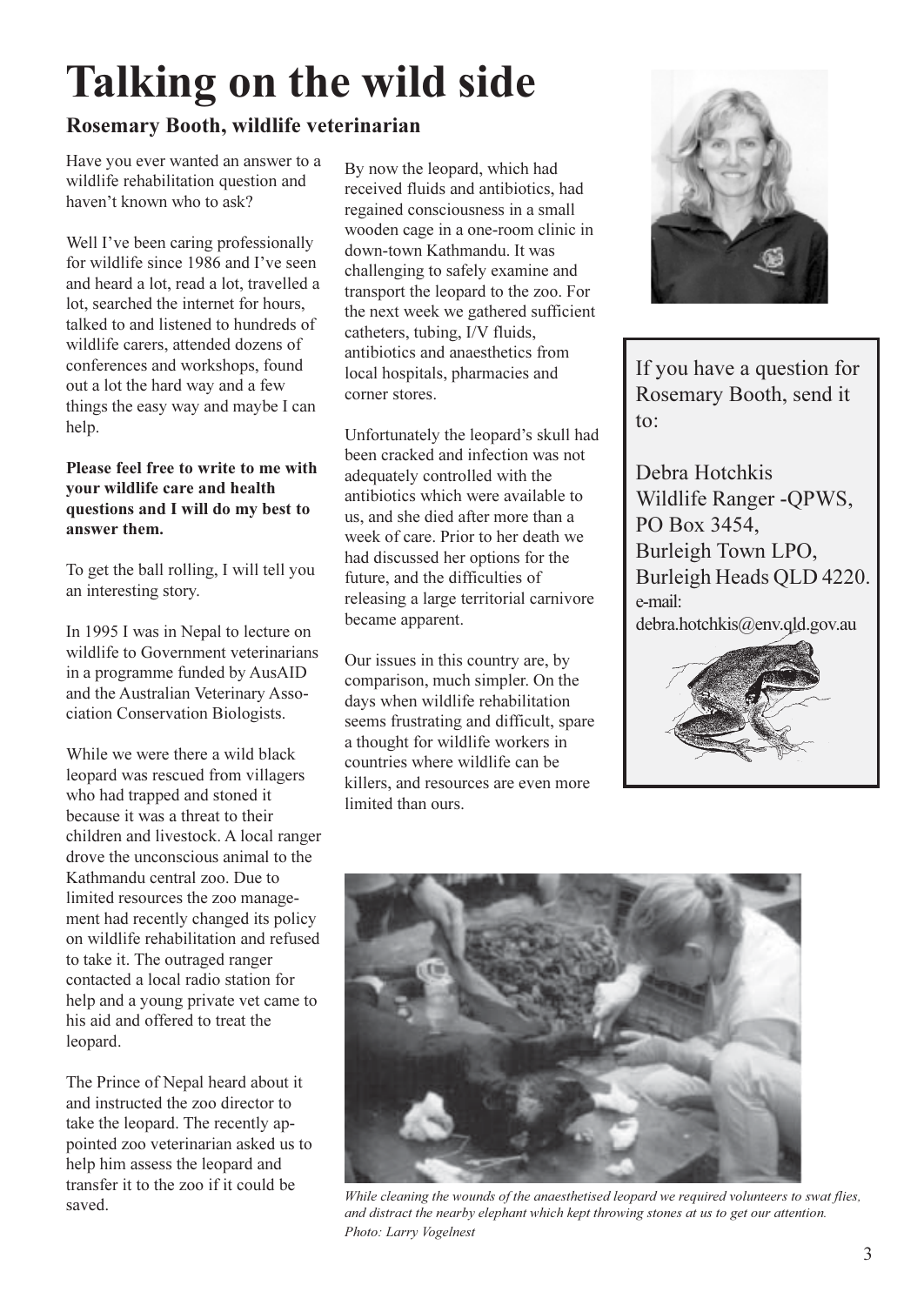# Wildlife care and rehabilitation what can we learn?

#### Andrew Tribe School of Animal Studies University of Queensland

The rescue, care and rehabilitation of Australian fauna represents probably the most intimate, intensive and expensive interaction that the majority of people can have with wildlife. The motivation behind it undoubtedly stems from good intentions, but the practice has also become the focus of much discussion.

Throughout Australia, literally thousands of people are involved in the rehabilitation and relocation of wild animals. These wildlife carers come from all sections of the community; most are tireless workers who are committed to helping wildlife, and often they sacrifice enormous amounts of time and money in the process.

#### Why do they do it?

Surveys of both the United States and Australia have shown that carers have a strong "humanistic need" to help wildlife and to try to redress some of the damage that the 21<sup>st</sup> century is causing. Their motivations include:

- Feelings of moral responsibility  $\bullet$
- Personal satisfaction and devel- $\bullet$ opment Interest in environmental conser- $\bullet$
- vation
- An appreciation of nature

#### What about the wildlife?

Over the past few years, I have been collecting data from around Australia about the animals coming into care. the reasons for this, and what eventually happens to them. While the information is by no means complete, the following trends have become apparent:

(1) The majority of wildlife are from common and widespread species. This is to be expected  $-$  common things occur commonly and so

most of the animals we find around our homes and cities are not going to be endangered.

- (2) They usually require care and rehabilitation because of some previous interaction with humans. The most common reasons included vehicle accidents. attacks by dogs and cats (introduced predators), collisions with human-made objects, poisoning, and contamination, trapping and shooting.
- (3) A significant proportion of these animals are not surviving the rehabilitation process. In fact the results show that almost 60 percent are either euthanased or are dying after some period of care.
- (4) While a large number are eventually being released, little information is available about their ultimate survival. For instance it is usually not known for how long they survived nor if they were able to eventually contribute to the free-range populations of these species.

Such conclusions have led some people to question the value of wildlife rehabilitation. They argue that there is little conservation benefit in returning common animals to habitats which may already be overcrowded and in which they may not survive. There is also the potential risk of introducing diseases from the captive to the wild population.

#### So, why rehabilitate?

While it is true that there are problems associated with wildlife care and rehabilitation, there are nevertheless some important benefits which can be gained. These include:



- Replenishment of local populations - in certain situations, there may be opportunities to release small numbers of animals, for instance, after a bushfire, or in reclaimed and protected fragments of local habitat.
- Development of rehabilitation techniques - there is a great deal of knowledge and experience amongst wildlife carers about the handraising and care of Australian wildlife. Although developed with common wildlife, these skills may be transferable to the care of more endangered species when required.
- Educational message the greatest benefit from wildlife rehabilitation is likely to come from the educational message it inspires. This may be directly, through community involvement in the care of wild animals, local habitat protection and conservation, and indirectly through promotion and coverage of wildlife problems and the efforts of wildlife carers to combat them. This is a real benefit of wildlife care that is frequently overlooked.

#### How can we improve wildlife rehabilitation?

In spite of problems, both perceived and real, the care and rehabilitation of wildlife is going to continue: there is likely to be an ongoing supply of injured, orphaned, and displaced animals, and people with the desire to help them.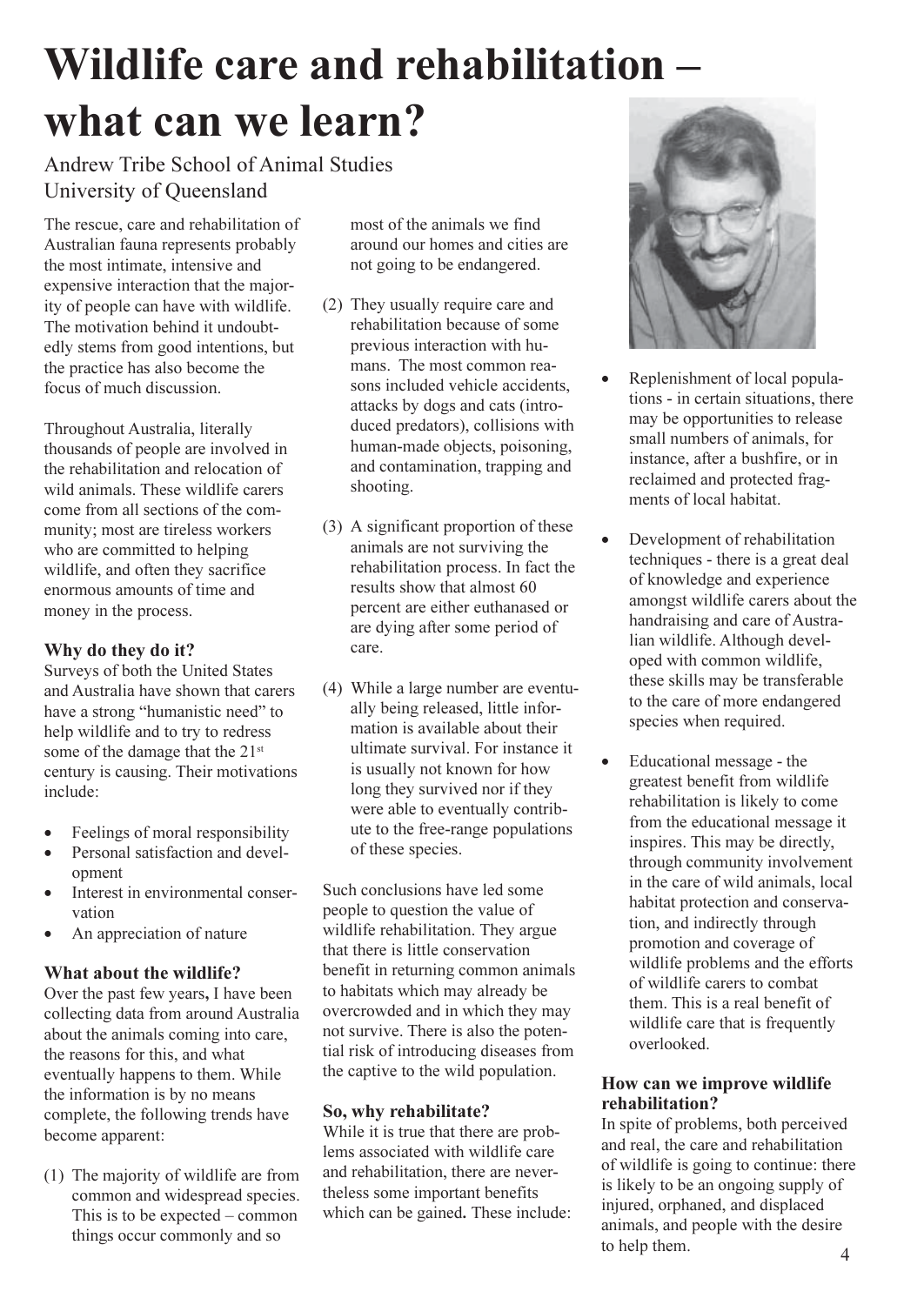Consequently, rather than trying to restrict this work, a better approach may be to assist wildlife carers to become more effective. To begin with, this means viewing wildlife care and release as a developing science that can and should be encouraged and improved, and there are four ways in which I believe this can happen. These are:

- 1. More research into the fate of released animals, the impact on resident populations and the effectiveness of different prerelease strategies.
- 2. Development of guidelines for wildlife release, by a team comprising experienced wildlife carers, wildlife biologists and veterinarians
- 3. Promotion of continuing education for wildlife carers on the best methods of rehabilitation and release for different species. This would include an explanation of the guidelines for wildlife release.
- 4. Raising the profile and status of wildlife care groups particularly within government conservation agencies. This would involve a greater recognition of the experience and potential contribution of these groups to wildlife conservation and a greater allocation of resources to monitor and assist these groups.

Making wildlife care and rehabilitation a desirable and effective part of wildlife conservation will not be easy, but it is up to all of  $us - ecolor$ gists, zoologists, wildlife carers and veterinarians  $-$  to play our part. To me, it is a practical example of that old conservation saying:

"Think globally, act locally"!



# **Planting trees for wildlife**

Even after six years as a wildlife carer and with many success stories behind her, Pippa De Palo wonders about the long-term survival of the many animals she has rehabilitated to the wild.

"There is very little research available on what happens to animals once they are released back in the wild." she said.

"It's hard not knowing whether they are still alive, whether they've had young or how well they have adapted to their native habitat."

The carer from Bellbowrie in Brisbane's south-west describes herself as "very committed" to nature conservation and says her work with wildlife is making a difference to the way many people in her area value the environment.

"For instance, one of my neighbours has become a carer and three others have joined the Land for Wildlife program since we became members," she said.

"We have planted over 200 trees on our two-and-a-half acre property which is benefiting local wildlife such as tawny frogmouths, possums and gliders."

Pippa is a registered carer with OPWS and is often asked by the Service to help rescue sick, injured or orphaned animals. She also receives directs calls through the QPWS emergency hotline.

"I think that to be a carer you have to have something within you which requires almost selfless devotion.

"Having said this I never see my work as a burden on my life or time. All carers love what they do. We share similar traits which includes a sense of humour, the ability to live without sleep and being able to accept loss tempered with joy when an animal or bird is successfully returned to its native habitat.

"This is the reality of your work as a carer. Native animals are not pets and they need to go back to their natural environment"

Pippa's commitment to conserving her local environment is the main reason why she joined the Pullen Pullen Catchment Group and became its Wildlife Committee Chairperson.

With the assistance of GreenCorps, the group has planted almost 8000 trees which are helping to conserve and enhance the natural surrounds and encourage more native wildlife and vegetation into the area.

### Land for Wildlife

The OPWS encourages landholders with areas of bushland for wildlife habitat to register their properties under the Land for Wildlife (LfW) program.

LfW is sponsored by the Natural Heritage Trust (NHT) and administered by local councils across the State.



For more information, contact: **Martin O'Malley - State Co-ordinator, Ph. 3006 4622** e-mail: martin.omalley@env.qld.gov.au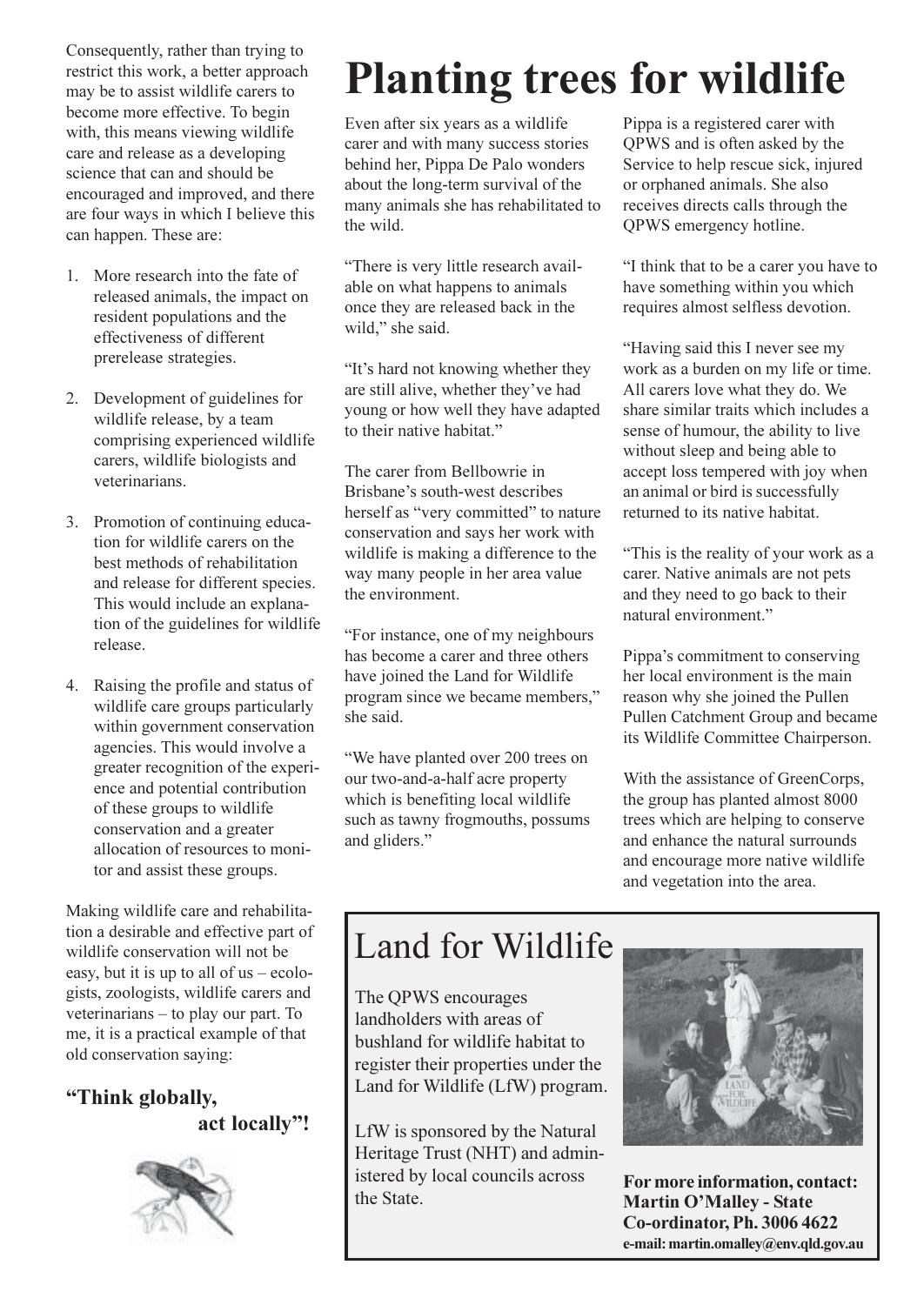# **Gail Gipp** — carer and educator

Gail Gipp's commitment to native animals and the environment becomes stronger with each passing vear.

From her Tamborine Village property in the Gold Coast hinterland, Gail is responsible for overseeing Wildcare, a volunteer organisation which has a network of 300 members in southeast Queensland and runs an accredited training course for carers.

"Last year alone members on the Gold Coast and in Brisbane and Toowoomba handled 10,000 telephone calls and cared for 3000 native animals," she said.

"That's a good sign of the public's growing awareness of animal welfare issues but also a sad indictment of the increasing number of urbanrelated accidents and the effects of loss of habitat."

As Wildcare president, Gail is very passionate about her role as a wildlife protector and also sees it as a great opportunity to continually educate the wider community about native animals.

"If we don't think about what we're doing now in terms of urbanisation and environmental pollution then we're all in for a very rude shock in the next 20 years," she said.

To help put theory into practice, Wildcare runs the accredited course Caring for Wildlife in conjunction with TAFE Queensland and Currumbin Sanctuary on the Gold Coast

"It's crucial for new carers to be educated and for them to belong to a group so they can help each other and share information," Gail said.



Wildcare president Gail Gipp believes it's crucial for carers to be educated.

"Individuals who want to take care of wildlife always mean well but it's like starting anything new — you make mistakes. In cases of sick and injured wildlife, mistakes can lead to unnecessary loss of life which is something nobody wants to happen."

Other courses in the pipeline include Wildlife Ecosystems, Native Animal Anatomy and Physiology Level 1 and Care & Treatment of Native Birds.

Gail said Wildcare planned to run more education classes and several carers were working on course content.

"Being a carer is a huge responsibility — you have to be prepared to work around the clock, to deal with the loss of an animal and to accept it must be returned to the wild once it has been rehabilitated.

"When they first join Wildcare we recommend carers undertake the Caring for Wildlife course, then we match them up with a more experienced member who provides them with advice and assistance," Gail said.

# **Interesting** sites on the internet

The following websites provide information on animals and may be of interest to wildlife carers

#### The Wildlife Rehabilitation Information Directory (USA) -

http://www.umn.edu/~devo0028 Everything you want to know about rearing and releasing. Simply the hest site!

#### **Australian Wildlife -**

http://www.australianwildlife.com.au A great site which features articles on wildlife care and rescue, comments and opinions, debatable issues and much more.

#### **Environment Australia -**

http://www.anca.gov.au For information from the federal body that governs Australian wildlife including import and export.

#### **Wildlife Preservation Society of** Oueensland -

http://www.wildlife.org.au Current Oueensland wildlife and environmental issues

#### **World Wildlife Fund -**

http://www.wwf.org.au See what's happening all over the world on wildlife related matters.

#### **Australian Museum -**

http://www.austmus.gov.au The A to Z of Australian wildlife.

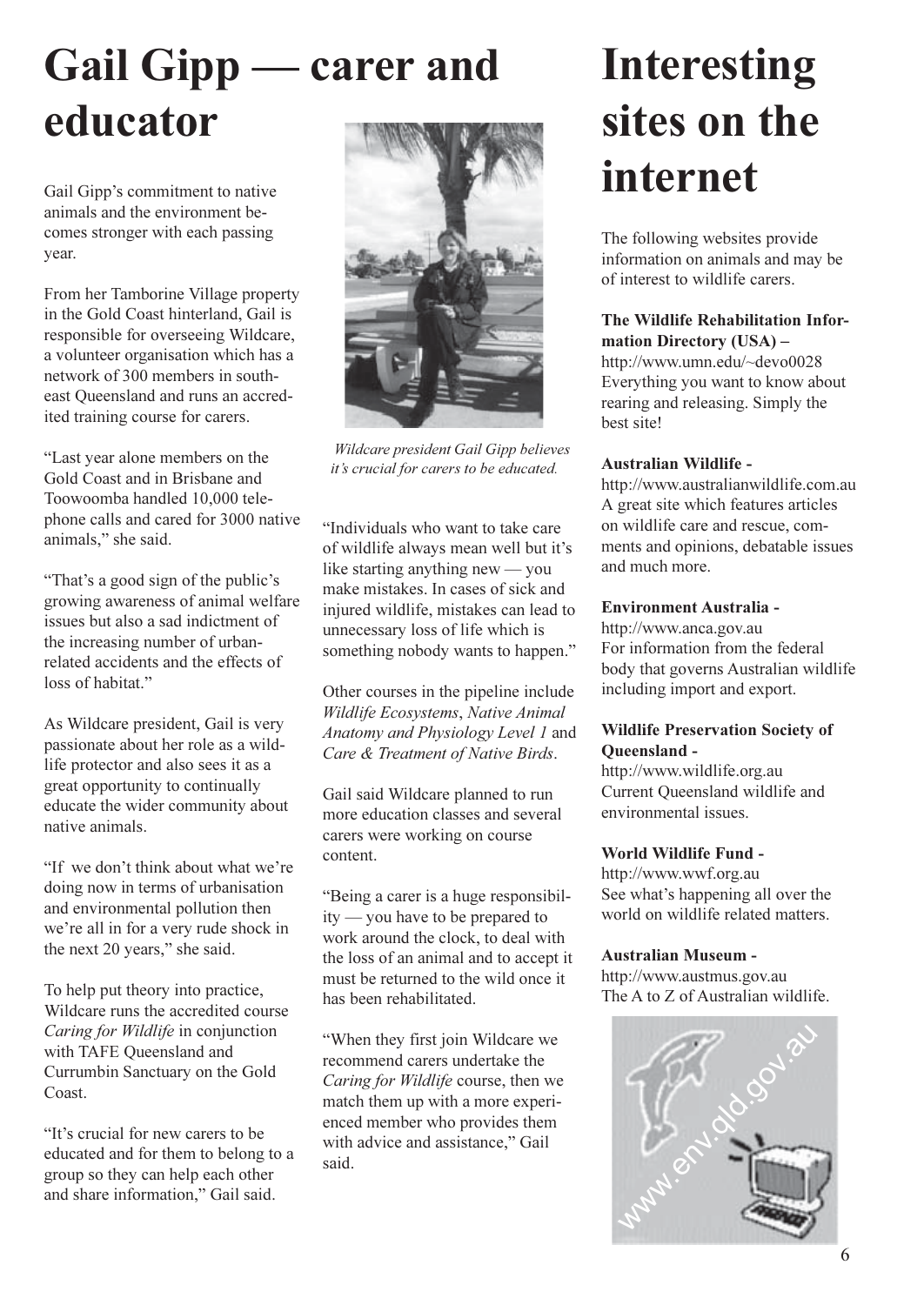# **Dedicated to wildlife**

Judy Netterfield believes it takes a special person to become a wildlife carer and after 25 years of dedicated volunteer work she still finds it upsetting when animals are strong enough to be returned to their natural habitats.

"I know they are going back to where they belong but you do become attached to them," she said.

"It is always important for people" who are thinking about becoming carers to remember that wildlife should never be treated as domestic pets. Their survival back in the wild depends on this."

The miniature horse breeder lives on a property near Cardwell in north Queensland. "Living in the bush makes me feel even more connected with wildlife and their environment," Judy said.

The lifelong animal lover said being a carer could be time-consuming, especially when it involves aroundthe-clock feeding sessions with voung animals.

Her most recent success story involved assisting a ringtail possum rarely seen in the area.

"Tania was on her own and we think she may have been brought here unintentionally, perhaps by hopping into someone's caravan," Judy said.

After three months of care, Tania was relocated to Wild World, a wildlife park in Cairns.

"When we are not sure where an animal has come from we can not return it to its natural habitat," Judy said.

"And putting an animal into another animal's territory can put them both at risk."

She recommends people who find an injured or orphaned animal should keep it warm and immediately contact a OPWS wildlife officer or a veterinarian.

"People generally try to do the right" thing but they don't realise that most



North Oueensland carer Judy Netterfield and friend rescue a python.

deaths are caused by the animals, particularly the younger ones, getting cold," she said.

Judy, who is a strong believer in educating people about the care and protection of native wildlife, has been a regular visitor at local schools in recent years.

"I take whatever wildlife I may be looking after and explain to the children how important these animals are," she said.

"They are very special and can not be replaced."

### **Carer known as Mrs Skippy**

Locals in the Willowbank area, near Ipswich, know exactly where to take sick, injured or orphaned wildlife they come knocking on Ruth Lewis's door.

"I'm so well known around here they call me Mrs Skippy or The Kangaroo Lady," Ruth said. "Sometimes I get called out between three and four times a week to help rescue an animal which has been hit by a car, is stuck in a fence or may have fallen out of a tree.

"I don't mind because I am very glad to have people around who are so concerned about wildlife. While I mainly look after kangaroos and koalas, people also bring me birds which I hand on to specialised carers."

Ruth, who has been a registered carer with the Oueensland Parks and Wildlife Service (QPWS) for the past 10 years, is currently looking after six kangaroos and a koala with the help of her husband, two sons and future daughter-in-law. "It's definitely a combined effort — everyone gets in and feeds babies and wipes bottoms," Ruth said.

Ruth became a carer after answering a call for volunteers to help flying foxes who had been orphaned by bushfires. "I got two the same day which I guess was a bit of a surprise but I managed and then went on to care for possums, wallabies, kangaroos and koalas," she said.

"What started out as a hobby 10 years ago is now a full-time job.



Ruth Lewis cares for a koala.

I've had a pretty good success rate with 60 kangaroos and wallabies released back into the wild and 20 koalas, six of whom were handreared from babies."

Ruth is a member of the Ipswich Koala Protection Society and Orphaned Native Animals Rear and Release Program. She also volunteers one day a week at the QPWS Koala Hospital at Moggill.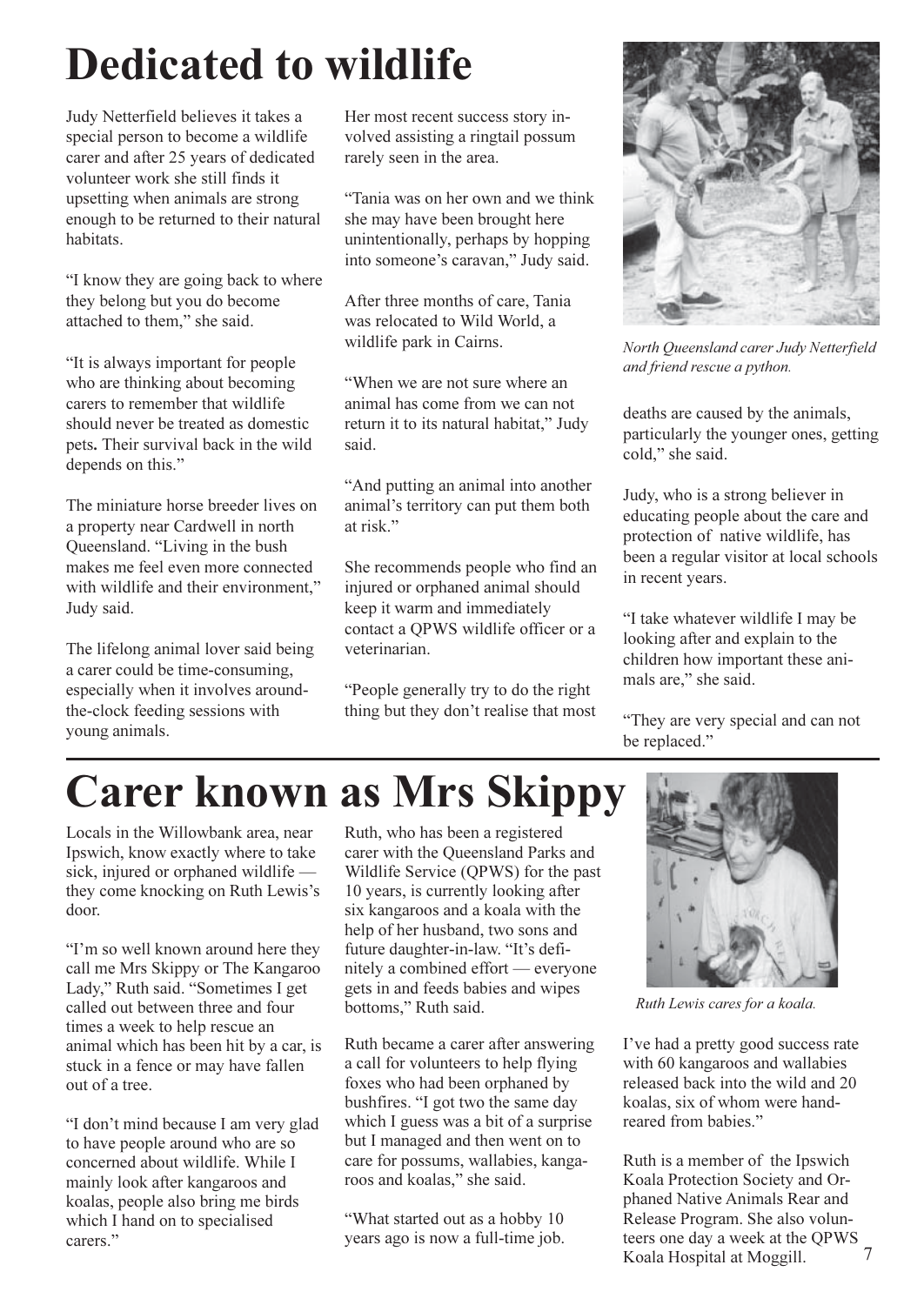### **Carers help endangered wallaby**

Carers are helping in the recovery of Queensland's endangered bridled nailtail wallaby.

Senior Conservation Officer, Janelle Lowry, who's involved in the recovery program for the bridled nailtail wallaby, says this macropod is one of Australia's most endangered mammals and it needs all the help it can get if it is to survive in the long term.

Bridled nailtail wallabies are small wallabies standing to a height of 50cm with a maximum weight of 5 to 9kg. The wallaby is distinctively marked with a white "bridle" line running from the centre of the neck, along the shoulders to behind the forearm on each side of the body. The bridled nailtail wallaby also has a nail-like spur at the tip of its tail.

Janelle said bridled nailtail wallabies once lived in areas west of the Great Dividing Range from Charters Towers in Queensland, through central New South Wales and south to the Murray region of Western Victoria. She said competition from sheep, habitat alteration and predation by foxes and feral cats had been suggested as reasons for the wallabies' decline.

"Once thought to be extinct, the species was rediscovered by a fencing contractor in 1973 near the town of Dingo, central Oueensland.

"The rediscovery of the bridled" nailtail wallaby eventually led to the acquisition of two neighbouring properties near Dingo which later became Taunton National Park (Scientific).

"Today there are only about 500 bridled nailtails living in the wild at Taunton.



The bridled nailtail wallaby, Onychogalea fraenata, once thought to be extinct, is an endangered species which is being bred and reintroduced to areas it previosly inhab*ited* 

Janelle said there were a few populations of bridled nailtail wallabies on properties near Taunton National Park (Scientific) and it was important the Service worked with landholders to help conserve this endangered animal.

"It's great that these populations are surviving in the wild, and it certainly gives us hope for the future.

"To minimise the risk of losing the entire population from events such as drought, bushfires or disease, bridled nailtail wallabies were released at Idalia National Park near Blackall and have bred well," Janelle said.

"It was decided to breed and release" these wallabies at Idalia National Park because the park has suitable habitat.

"Predators such as foxes and feral cats were one of the main problems impeding the mammal's survival.

"Since 1995, the recovery team has conducted an effective baiting program at Idalia National Park to reduce the number of foxes and feral cats

"Baits are distributed more intensively within a 5km radius of the wallaby release sites and less intensively throughout the rest of the 146,000ha park and some neighbouring properties," Janelle said.

"The meat baits, which are covered with a low dosage of diluted 1080 solution, are very effective at reducing predator numbers while having no detrimental impact on native wildlife populations.

"Since 1995, about 170 bridled nailtails have been released at Idalia National Park and there are now about 700 bridled nailtails in the wild at the park.

"Most of the released bridled nailtails were bred in captivity at Idalia National Park and the QPWS Pallarenda Station, while only nine bridled nailtails were relocated from the wild at Taunton National Park (Scientific). There is also a captive breeding program at the BHP Gregory Mine, near Emerald.

"Prior to release into the wild at Idalia National Park, the bridled nailtails were initially kept in a temporary holding yard until they  $\frac{8}{3}$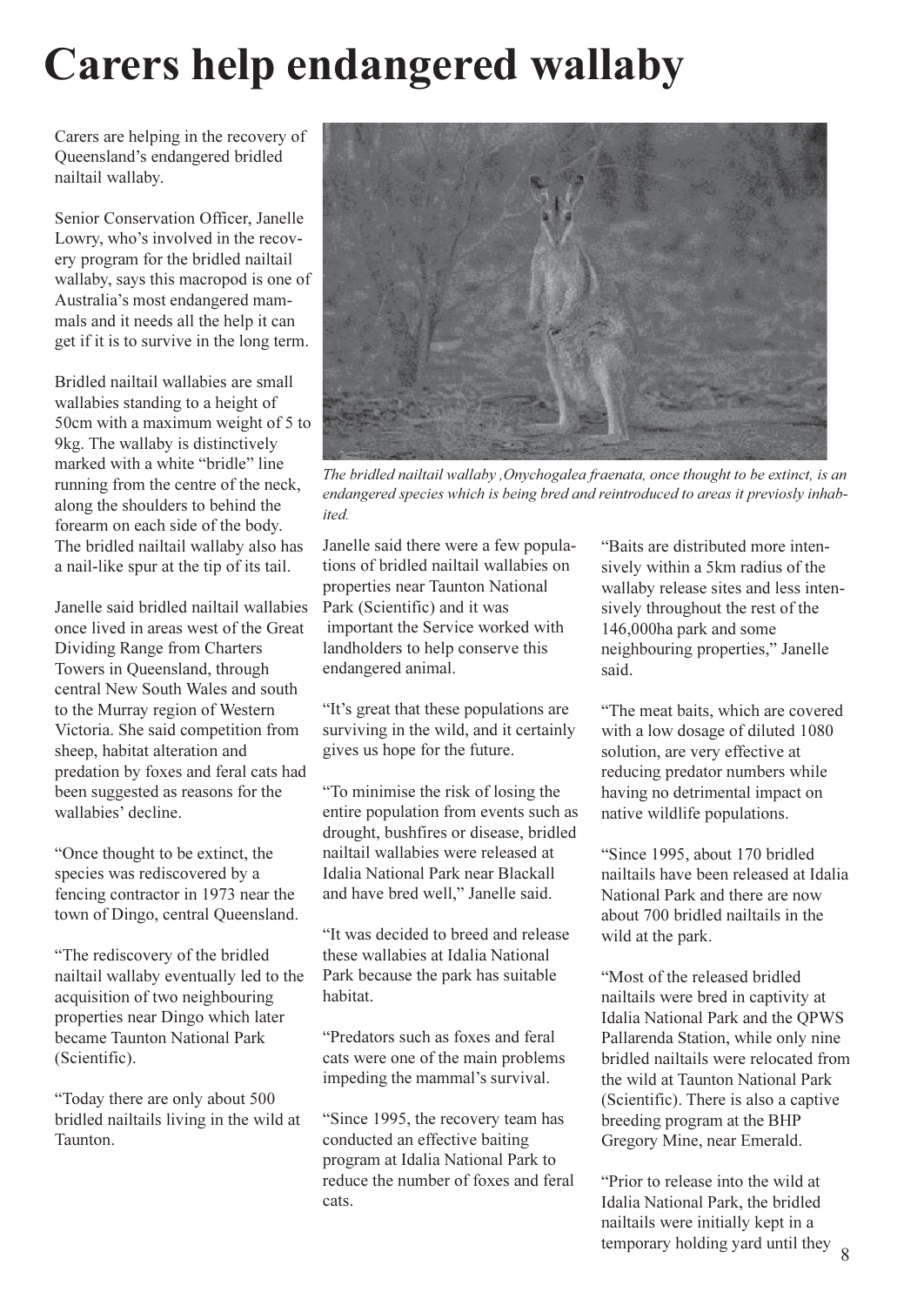were familiar with the site. They're provided with food and water until they are able to forage for themselves."

Janelle said radio collars, fitted to the wallabies, enabled rangers to find the animals in order to check their health and determine the existence of any young.

Care of sick and injured bridled nailtail wallabies is an important part of the program.

"Wildlife carers, such as Yvonne Thompson, are doing a tremendous job as sick or injured nailtail wallabies are far too valuable to be allowed to die without attempts being made to save them. The present distribution of this species is so restricted that every individual is important," Janelle said.

Yvonne is presently caring for a female bridled nailtail and her joey.

Yvonne works voluntarily at the captive breeding program established at the Gregory Mine. Sponsored by BHP, the program is co-ordinated by Carl Rudd of the Centre for Conservation Biology, University of Oueensland.

Carl said apart from releasing wallabies onto Idalia National Park, the program had sent nailtails to the David Fleay Wildlife Park on the Gold Coast and the Rockhampton Zoo to maintain populations as an insurance

"As well, Emerald Shire Council is sponsoring a project to establish another population of nailtails at a new location, Avocet Nature Refuge, near Emerald.

"In early December, 12 bridled nailtails will be transferred from the captive breeding enclosure at BHP Gregory mine to Avocet," Carl said.

At present there are 85 wallabies in the captive breeding program and about 40 semi-wild wallies at the Gregory Mine site. Yvonne takes home any that are sick or injured and need some extra care.

"The idea is to nurse sick or injured" wallabies back to health so they can take their place in the breeding program," Yvonne said.

Yvonne said back in the 1800s wallabies were harvested for their skins, and since then their habitat had been dramatically reduced chiefly through expansion of agriculture. She said the mammals had also fallen victim to predation by foxes, feral cats and dogs.

"Bridled nailtail wallabies only live for seven years and they are endangered. They are quite small so predators and habitat destruction are particularly detrimental to this species."

Most days Yvonne drives one-and-ahalf hours to and from the Gregory Mine captive breeding program to care for the bridled nailtail wallabies. and then cares for other native animals, mainly macropods, when she's at home.

"We volunteers love these animals so much that many of us would do anything for them," Yvonne said.

"This is one of Australia's most endangered species and it's critical that we take action now to safeguard its future."



A grey kangaroo and swamp wallaby find care with Yvonne Thompson.

Public donations will be gratefully accepted to buy equipment to monitor the released wallabies' progress.

Cheques can be made out to the Bringing Back the Bridled Nailtail Appeal, and forwarded to **OPWS,** PO Box 3130, Rockhampton Shopping Fair, QLD 4710.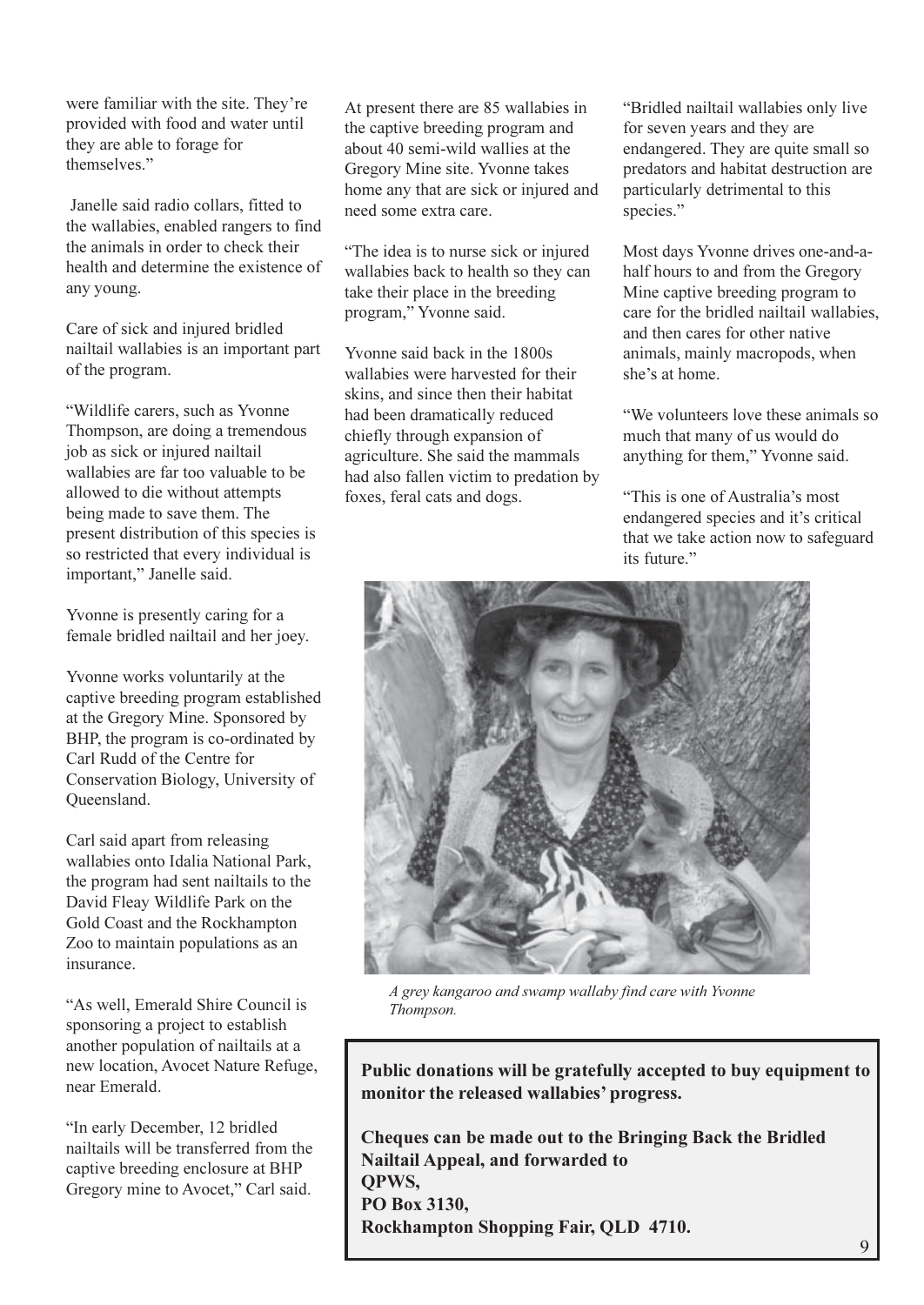### **Wildlife ways** Deb Hotchkis - wildlife officer

Thousands of people throughout Australia are involved in caring for Australian native wildlife.

Correct identification of an animal is of the utmost importance, particularly in the case of birds. Incorrect identification of a bird can result in the animal being placed on an incorrect diet that, after months of care, will still result in its euthanasia. As carers know not all animals are vegetarian and great care must be taken to give all young animals a balanced diet regardless of their eating habits as adults. A veterinary prognosis should be sought early as this can help in identification.

The primary aims in caring for wildlife are treatment, rehabilitation and release. As the survival of animals released after a period in care is largely unknown, it makes sense for their time in care to be as short as possible, so the animal has the best chance of fitting back into its niche

Disease is an extremely important issue both for animal and carers. Animals in care may be exposed to a range of pathogens not normally found in the wild and, once released, they may act as carriers to wild populations. Critical too, is the transmission of disease to the carer.



The Australian bat lyssavirus is only one of many zoonotic diseases to be careful of.

QPWS would like to become your partners in caring for the injured, displaced or orphaned wildlife that need help at some stage in their lives. As you all know we cannot and do not want to do it without you.

Deb Hotchkiss Wildlife Officer Ph: (07) 5520 9600

# Deb's wildlife diary

### **January**

The noisiest in the wetlands of the far north are the magpie geese Anseranas semipalmate whose high-pitched honks can make for a deafening chorus.

Flocks of plumed whistling-ducks Dendrocygna eytoni are preparing to breed, as are wandering whistling-ducks Dendrocygna cygena, Radjah shelducks Tadorna radjah and green pygmy-geese Nettapus pulchellus.

Comb-crested jacanas or lotus bird Irediparra gallinacea can be seen walking over lily pads.

Brolgas Grus rubicundus start pairing off, and the black-necked stork or jabiru Ephippiorhynchus asiaticus occasionally surprises with a paired dancing display.

Young platypuses emerge from their burrows, and eastern grey kangaroos give birth.



A Musky rat-kangaroo or hypsi

### February

The dugong or sea cow Dugong dugon, one of the world's last vegetarian marine mammals, can be seen moving south along the coast.

Musky rat-kangaroos *Hypsiprymnodon moschatus* living in the sodden rainforests of far northern Queensland are starting to breed.

White cockatoos and corellas strip feeding sites of seeds, fruits, bulbs and buds and tropical finches are at the height of their breeding season.

Funnelweb spider *Atrax robustus* males, take their chances with the girls.



A Radjah shelduck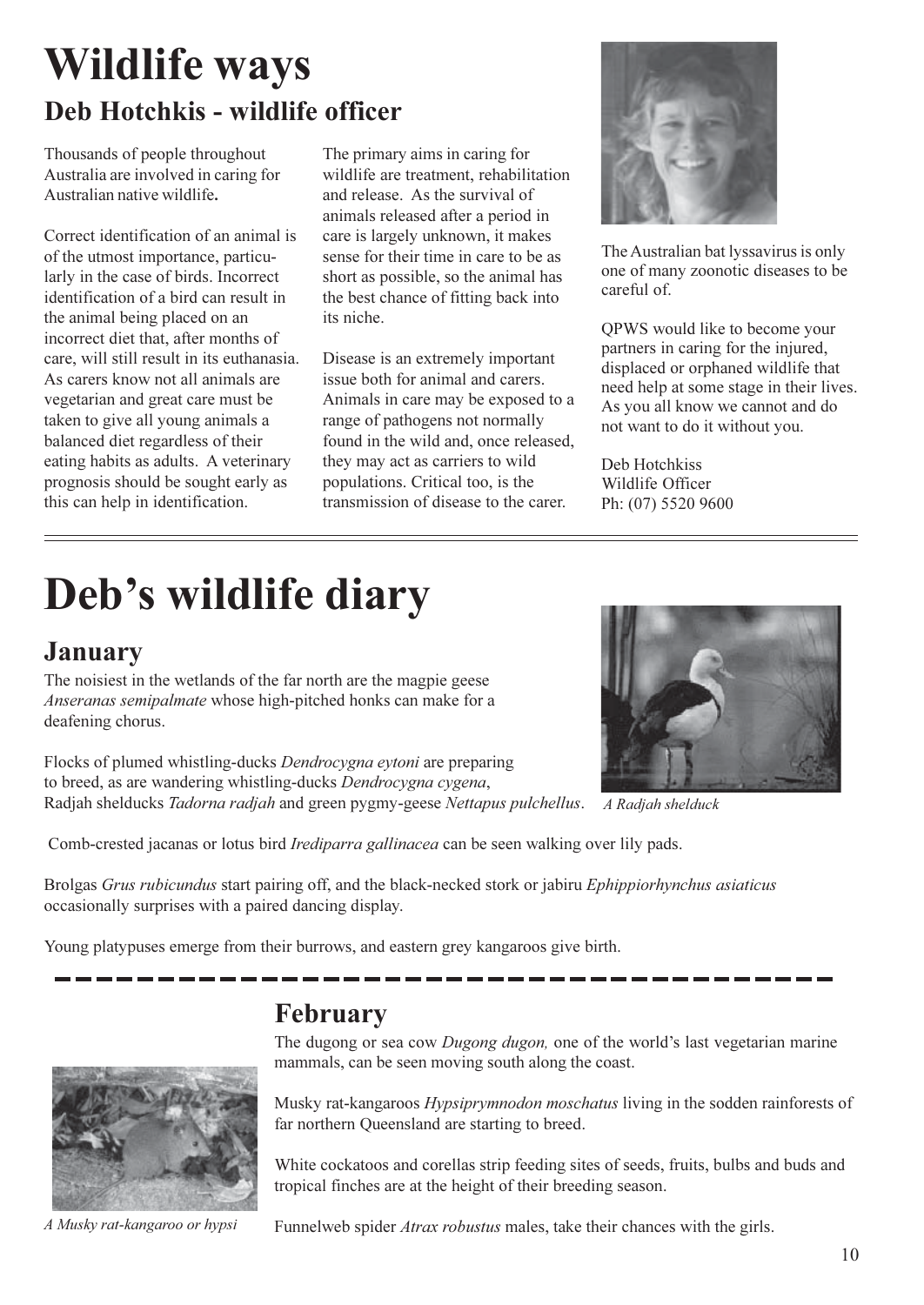### March

Now is the time for the solitary greater glider *Petauroides volans* to find a mate along with the social yellow-bellied glider *Petaurus australis* with young due in winter.

Migratory birds are leaving for their breeding grounds in Asia.

Red-tailed black cockatoos Calyptorhynchus banksii and glossy black cockatoos Calvptorhynchus lathami are autumn breeders along with bar-shouldered and peaceful doves.



A flock of Red-tailed black cockatoos



A Golden-shouldered parrot

### **April**

For three of the four flying fox species — grey-headed Pteropus poliocephalus, black Pteropus alecto and spectacled Pteropus conspicillatus - mating activities peak around April and most births occur in October. Only the little red flying fox Pteropus scapulatus females are giving birth now.

With the wet over in the north, golden-shouldered parrots *Psephotus chrysopterygius* prepare nesting holes in rain-soaked termite mounds.

Also nesting are brown Sula leucogaster, masked Sula dactylatra and red-footed boobies Sula sula, logrunners and brahminy kites Haliaster indus.

### **May**

Pink cockatoos Cacatua leadbeateri and red-winged parrots Aprosmictus erythropteru are now starting to breed.

Species like the spotted pardalote *Pardalotus punctatus* are forced to find kinder climates for the coming winter, many from the south-east migrate as far as the central coast of Oueensland.

Rainbow bee-eaters Merops ornatus start a second breeding season across mid-northern Australia.



Pink cockatoos



A Wedge-tailed eagle

### June

The southern cassowary Casuarius casuarius and emu Dromaius novaehollandiaer start to breed. In both species, males incubate the eggs and rear the young.

Wedge-tailed Aquila audax and the white-bellied sea-eagles Haliaeetus leucogaster usually have chicks about now.

**NatureSearch** is a volunteer-based program where volunteers can get training and accreditation and participate in flora and fauna surveys. Training and events are held regularly in different parts of the State. Contact: Ric Nattrass, State Co-ordinator for local events. Ph: (07) 3227 7836